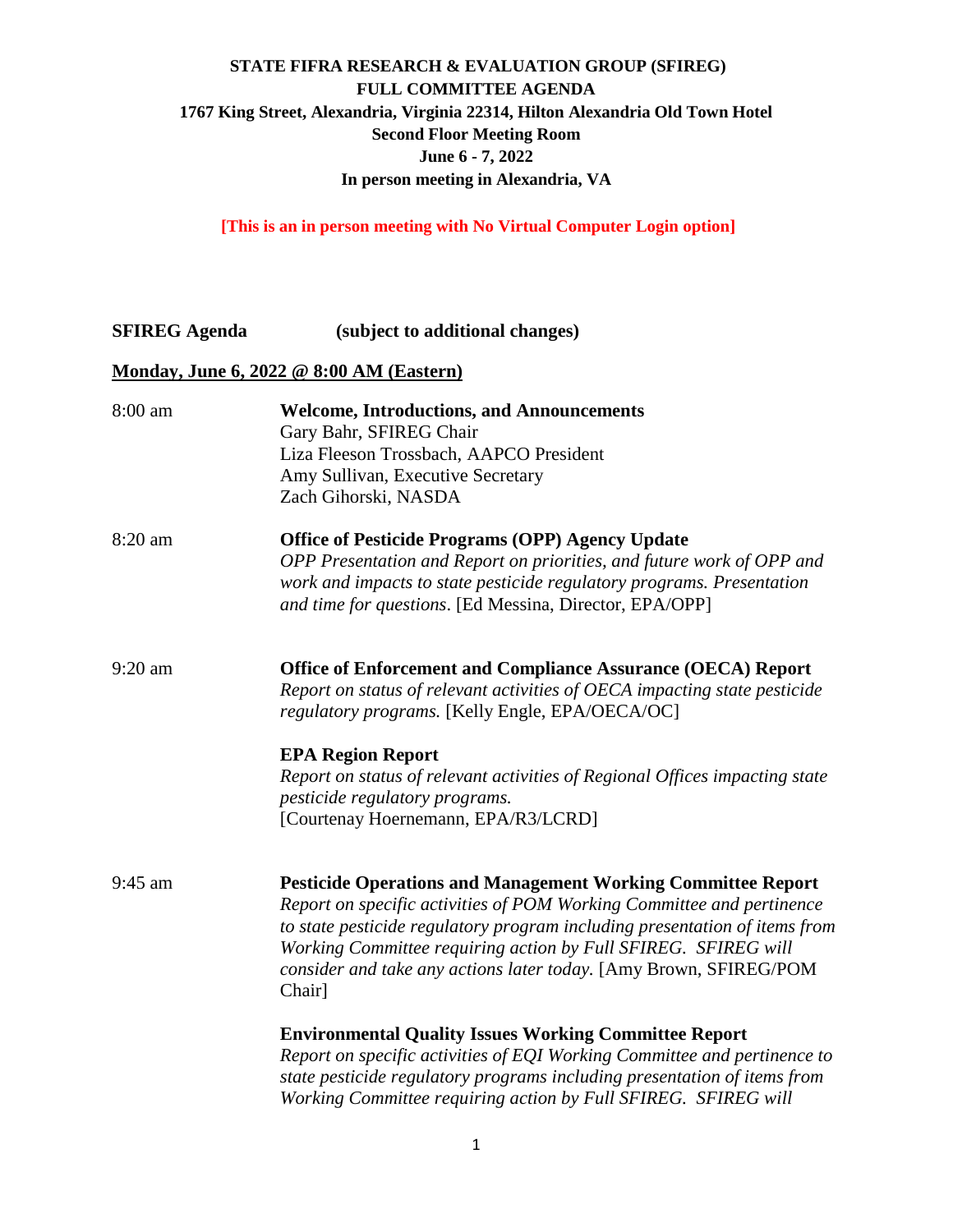|              | consider and take any actions later today. [Hotze Wijnja, SFIREG/EQI<br>Chair]                                                                                                                                                                                                                                                                     |
|--------------|----------------------------------------------------------------------------------------------------------------------------------------------------------------------------------------------------------------------------------------------------------------------------------------------------------------------------------------------------|
| $10:15$ am   | <b>Break</b>                                                                                                                                                                                                                                                                                                                                       |
| 10:30 am     | <b>Association of American Pesticide Control Officials (AAPCO) Report</b><br>Association activity report and identification of current pesticide related<br>issues of shared interest. [Liza Fleeson Trossbach, AAPCO President]                                                                                                                   |
| $10:45$ am   | <b>Association of Structural Pest Control Regulatory Officials</b><br>(ASPCRO) Report                                                                                                                                                                                                                                                              |
|              | Association activity report and identification of current pesticide related<br>issues of shared interest. [Ryan Okey, ASPCRO President]                                                                                                                                                                                                            |
| $11:00$ am   | <b>Tribal Pesticide Program Council (TPPC) Report</b><br>Council activity report and identification of current pesticide related<br>issues of shared interest. [Jasmine Courville-Brown, Confederated Salish<br>and Kootenai Tribes, TPPC Liaison & Chairperson, and Mark Daniel,<br>NAU, Institute for Tribal Environmental Professionals (ITEP)] |
| $11:15$ am   | <b>Association of American Pesticide Safety Educators (AAPSE) Report</b><br>Association activity report and identification of current pesticide related<br>issues of shared interest. [Jolene Hendrix, AAPSE]                                                                                                                                      |
| $11:30$ am   | <b>Certification &amp; Training Assessment Group (CTAG)</b><br>CTAG group leaders will provide the activity report. [Linda Johns,<br>University of Minnesota]                                                                                                                                                                                      |
| 11:45 am     | <b>Laboratory Directors Report</b><br>Association activity report and identification of current pesticide related<br>issues of shared interest. [Jona Verreth (MT), Laboratory Directors<br>Liaison]                                                                                                                                               |
| $12:00$ noon | Lunch (1 hour, 15 minutes)                                                                                                                                                                                                                                                                                                                         |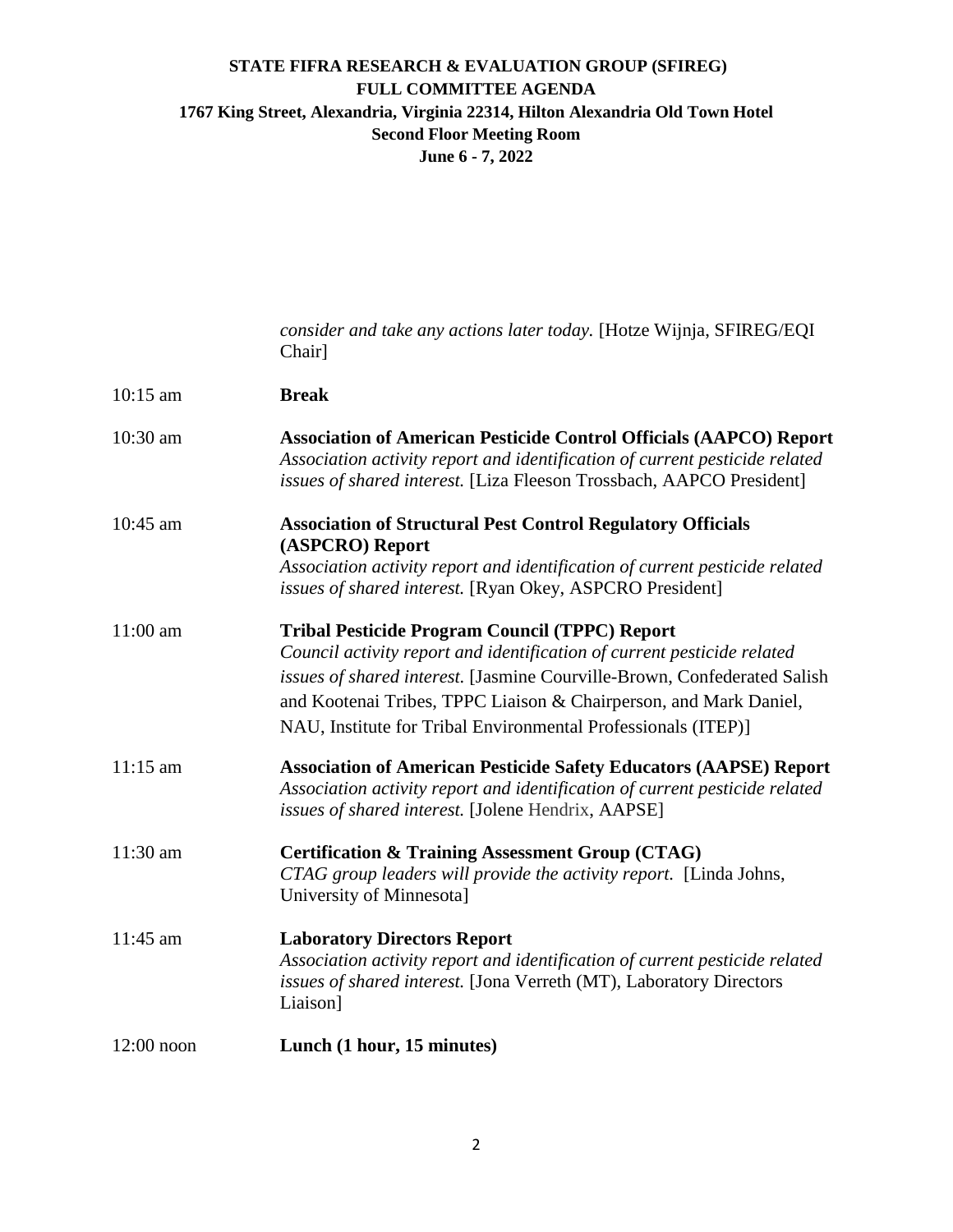| $1:15$ pm         | <b>OCSPP Welcoming Remarks</b>                                          |
|-------------------|-------------------------------------------------------------------------|
|                   | Introduction and welcoming remarks [Jake Li, Deputy Assistant           |
|                   | Administrator, EPA/OCSPP, SFIREG Representative questions]              |
| $1:35$ pm         | <b>Update on the Potential Regulatory Changes for Chlorine Gas</b>      |
|                   | <b>Products</b>                                                         |
|                   | Potential changes to the regulation of Chlorine Gas Products as a       |
|                   | pesticide. [EPA OPP AD Rose Kyprianou (by phone), Gary Bahr (WA),       |
|                   | Hotze Wijnja (MA), Amy Brown (FL), JWC Members, SFIREG                  |
|                   | Representative questions, Emily Ryan, EPA/OPS/OMS]                      |
| $2:00 \text{ pm}$ | <b>Pre-SFIREG/Regional Reports (Part 1)</b>                             |
|                   | Regional SFIREG Representatives will provide a brief report and any     |
|                   | lightening talks on new and emerging SLA successes (15 minutes), and    |
|                   | provide recommendations on key issues raised at their respective pre-   |
|                   | SFIREG meetings including any requests for additional action by         |
|                   | SFIREG. SFIREG will consider and take action this afternoon. Discussion |
|                   | and Summary of information provided.                                    |
| $3:00 \text{ pm}$ | <b>Break</b>                                                            |
|                   | <b>Pre-SFIREG/Regional Reports (Part 2)</b>                             |
| $3:15$ pm         |                                                                         |
|                   | Regional SFIREG Representatives will provide a brief report and any     |
|                   | lightening talks on new and emerging SLA successes (15 minutes), and    |
|                   | provide recommendations on key issues raised at their respective pre-   |
|                   | SFIREG meetings including any requests for additional action by         |
|                   | SFIREG. SFIREG will consider and take action this afternoon. Discussion |
|                   | and Summary of information provided.                                    |
| $4:30 \text{ pm}$ | Full SFIREG Consideration of Issue & White Papers and Actions           |
|                   | <b>Identification of Action Items</b>                                   |
| $4:45$ pm         | <b>Adjourn</b>                                                          |
|                   |                                                                         |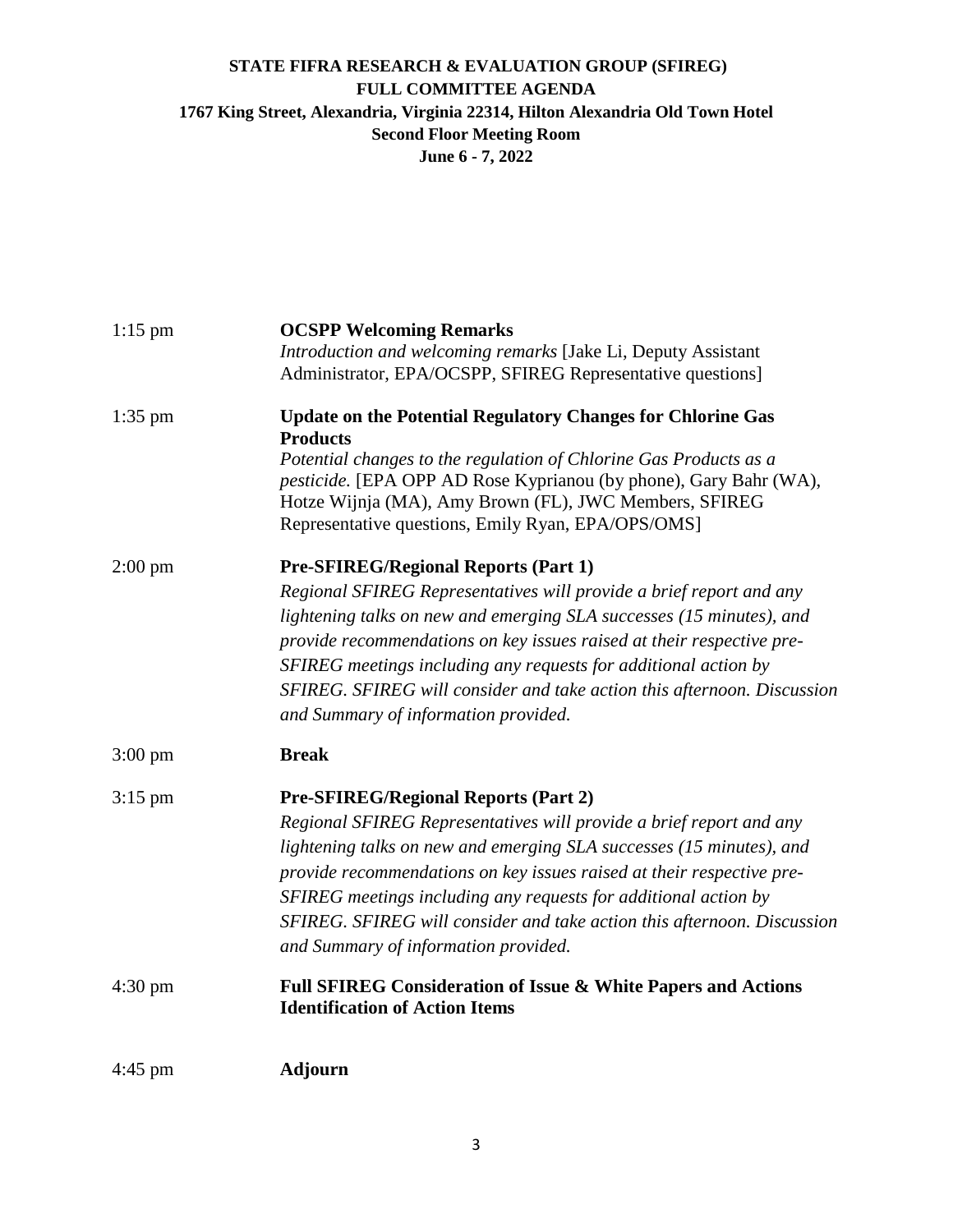## **SFIREG Agenda**

# **Tuesday, June 7, 2022 @ 8:15 AM (Eastern)**

| 8:15 am   | <b>Welcome, Opening Remarks</b><br>Gary Bahr, SFIREG Chair                                                                                                                                                                                                                                                                                                                                                                                                                                                                                                                                                                                                                                                                                           |
|-----------|------------------------------------------------------------------------------------------------------------------------------------------------------------------------------------------------------------------------------------------------------------------------------------------------------------------------------------------------------------------------------------------------------------------------------------------------------------------------------------------------------------------------------------------------------------------------------------------------------------------------------------------------------------------------------------------------------------------------------------------------------|
| $8:15$ am | <b>Chlorpyrifos Revocation Topics</b><br>EPA will discuss revoking all "tolerances" for chlorpyrifos, issues<br>with revoking tolerances, food and non-food labels and uses, Waste<br>Pesticide Disposal topics, SFIREG will provide feedback, ask<br>questions and provide recommendations for EPA. [Amy Brown (FL,<br>POM Chair), Elissa Reaves, Dana Friedman (by phone), Alexandra<br>Feitel EPA/OPP PRD, SFIREG Representatives]                                                                                                                                                                                                                                                                                                                |
| 8:45 am   | <b>PFAS and Pesticide Products</b><br>EPA OPP will discuss PFAS and pesticide products, registrations,<br>regulations, working with SLAs and industry, fluorinated high-density<br>polyethylene (HDPE) containers, laboratory testing, definitions, EPA<br>master and inert lists, and the response to the April JWC questions.<br>[EPA/OPP/BEAD Neil Anderson & Jeff Dawson, SFIREG<br>Representatives]                                                                                                                                                                                                                                                                                                                                             |
| $9:00$ am | Dicamba - Registration Decision update<br>EPA OPP will discuss Dicamba Registrations, Labels, and the 2022<br>growing season activities. EPA will discuss additional work and steps<br>to collect scientific information and data through the 2022 growing<br>season related to label changes, including: labeled rates, cut off<br>dates, downwind buffers, ESA topics, pH buffering agents, wind speed,<br>inversion and weather topics, sprayer speeds, applicator training, and<br>other topics. Discussion of State labels and registration processes.<br>[EPA OPP, Meg Hathaway, Lindsay Roe, EPA/OPP/RD]<br>State Lead Agency and Weed Science Society members will discuss<br>cases, drift issues, research findings, and provide summaries. |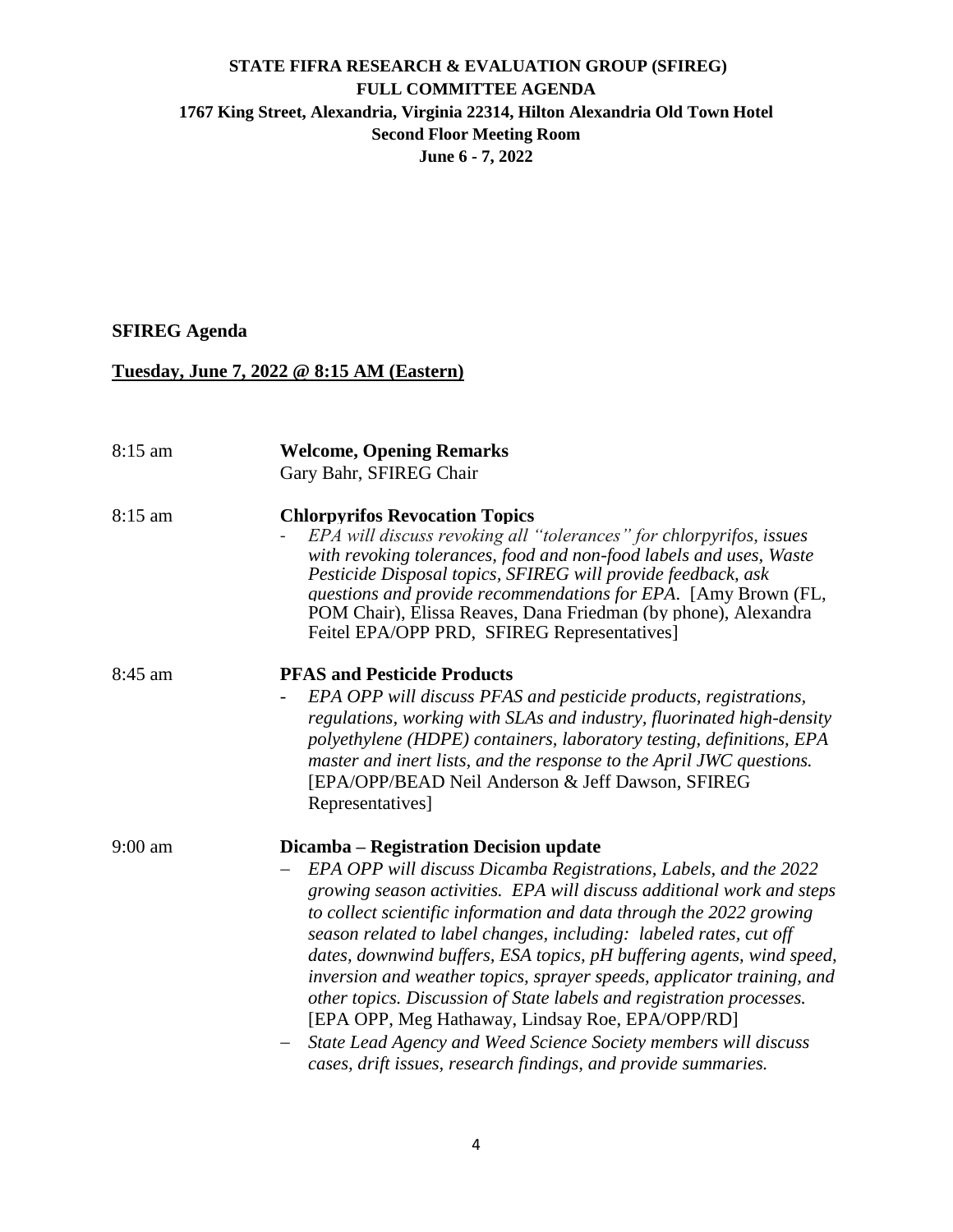|          | Regional SFIREG Representatives will share information regarding<br>the 2022 use season, cases and state activities and concerns and<br><i>questions for EPA.</i> [SFIREG Representatives]                                                                                                                                                                                                                                            |
|----------|---------------------------------------------------------------------------------------------------------------------------------------------------------------------------------------------------------------------------------------------------------------------------------------------------------------------------------------------------------------------------------------------------------------------------------------|
| 9:30 am  | <b>Revised State Certification Plans and EPA Approval Process</b><br>EPA OPP and Regional Office Leads will provide an update on<br>Certification Plans [Carolyn Schroeder, Matt Lloyd, EPA/OPP/PRD<br>and EPA Regional Staff]<br>Regional SFIREG Representatives will share experience; issues with<br>submission; concerns/questions regarding process, etc. [All]<br>State Lead Agency C&T and Leadership can provide input. [All] |
| 10:15 am | <b>Break</b>                                                                                                                                                                                                                                                                                                                                                                                                                          |
| 10:30 am | <b>Treated Seed Issues</b><br>State Lead Agencies will discuss Issues with Neonicotinoid Treated<br>Seeds, Topics that have been come up, status of treated seed<br>management and regulation. [Hotze Wijnja (MA, EQI Chair),<br>SFIREG Representatives, Elissa Reaves, Sue Bartow, Linda<br>Arrington, Quinn Gavin, Julie Javier, Amber Aranda EPA OGC,<br>Emily Ryan, EPA/OPS/OMS]                                                  |
| 11:00 am | <b>ESA and Pesticide Topics</b><br>EPA will provide a presentation on Pesticide ESA processes, the EPA<br>ESA Pesticide Work Plan, future ESA work, Pilot Projects, and<br>SFIREG and State Lead Agencies will ask questions and discuss.<br>[SFIREG Representatives, Elissa Reeves, Tracy Perry EPA OPP PRD,<br>Emily Ryan, EPA/OPS/OMS]                                                                                             |
| 11:45 am | <b>Enlist Products</b><br>EPA will discuss the EPA registered Enlist Labels, and ESA topics.<br>How will the Mitigation Measures and Credit System work, and<br>SFIREG and State Lead Agencies will ask questions and discuss.<br>[Lindsay Roe, EPA OPP RD, Gary Bahr (WA), SFIREG<br>Representatives]                                                                                                                                |